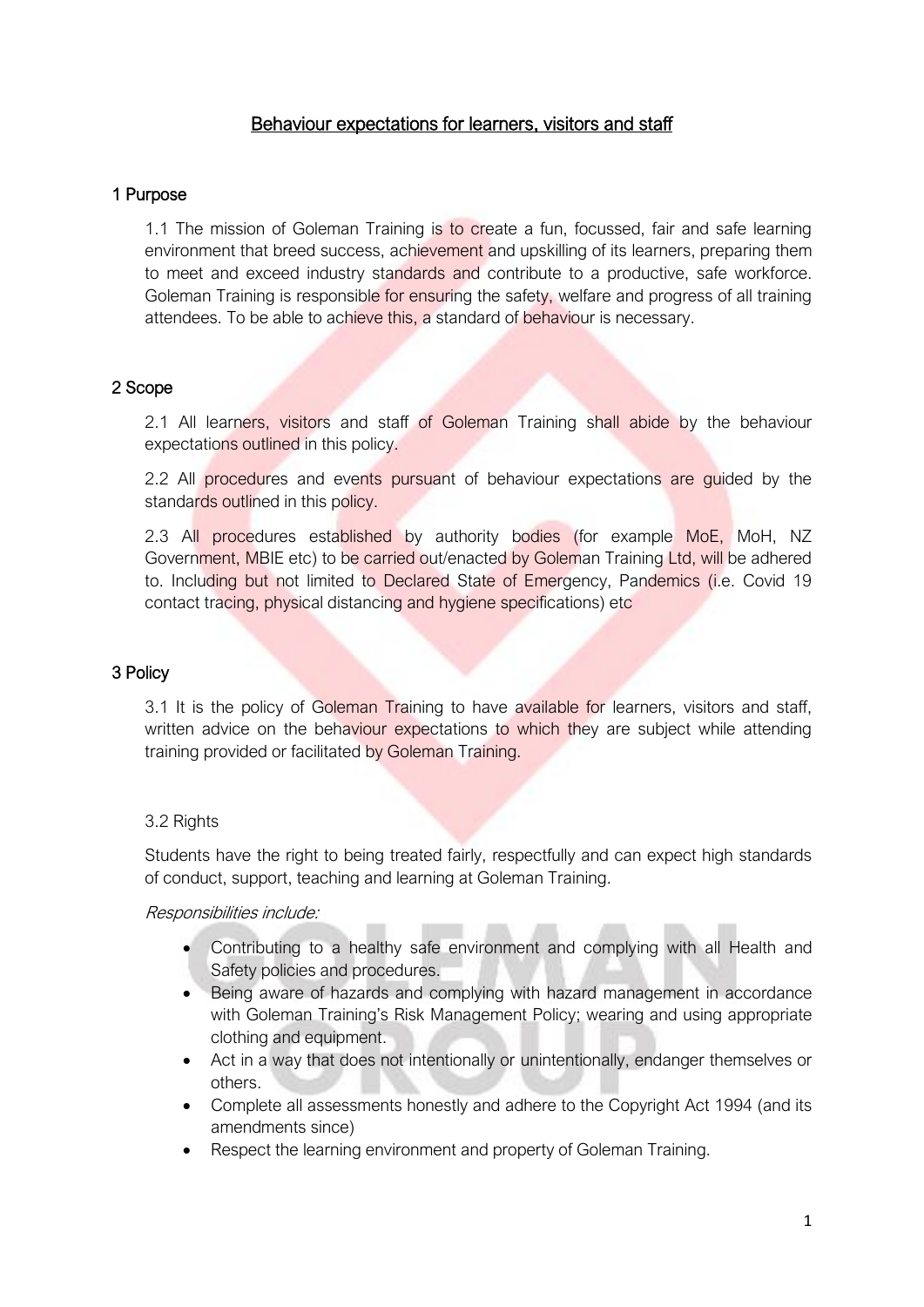- Treating all others with respect no matter their ethnic, religious, cultural or diverse backgrounds.
- Taking responsibility for their own learning.
- Comply with Immigration New Zealand requirements.
- Ensure you are not under the influence of drugs or alcohol when at any Goleman Training learning activities, sessions and facilities.

#### Unacceptable Behaviour may include, but is not limited to:

- Any conscious act (behaviour, intent, omission) that is criminal and breaks NZ laws (e.g. assault, theft)
- Unwanted, uninvited and unacceptable behaviour of a sexual nature or of sexual content (e.g. sexual harassment, accessing pornography/other restricted material)
- Any for of harassment, bullying, intimidation or discrimination, including on social media.
- Any mode of cheating including plagiarism and other dishonest practices.
- Violence of threats of violence towards any person/s, animal, property, equipment of facility of Goleman Training Ltd.
- Any behaviour that will likely bring Goleman Training into disrepute.
- Vandalism or abuse of Goleman Training property, equipment, facilities or buildings.
- Any reoccurring misconduct, not necessarily for the same offense.
- Substance misuse or abuse, including drugs and alcohol, affecting behaviour, health or safety.
- Misuse of technology, software, hardware, or communication systems provided by Goleman Training including wilful damage, copyright and software infringements and use for purposes other than the academic mission or administrative processes.
- Smoking in all buildings and vehicles belonging to Goleman Training or on Goleman Training land; including perimeters such as car parks, green spaces, and external eating areas; not designated as a smoking area.
- Disruptive behaviour in class and or designated learning areas (e.g. arriving late, unauthorised use of technology, interfering with the learning of other individuals).

## 3.3 Expectations of conduct when using Goleman Training ICT:

Users of ICT resources at Goleman Training facilities and training activities (on or off site) must use them in a manner that supports the academic mission and administrative functions of Goleman Training. Any misconduct relating to ICT use may be meet with disciplinary action.

Goleman ICT resources refers to any computer, tablet, computer-based systems and software, telecommunications, audio visual devise or internet connection owned by, or under the care and control of Goleman.

## Appropriate use includes, but is not limited to:

Respecting the privacy of others including confidential emails, data and personal files.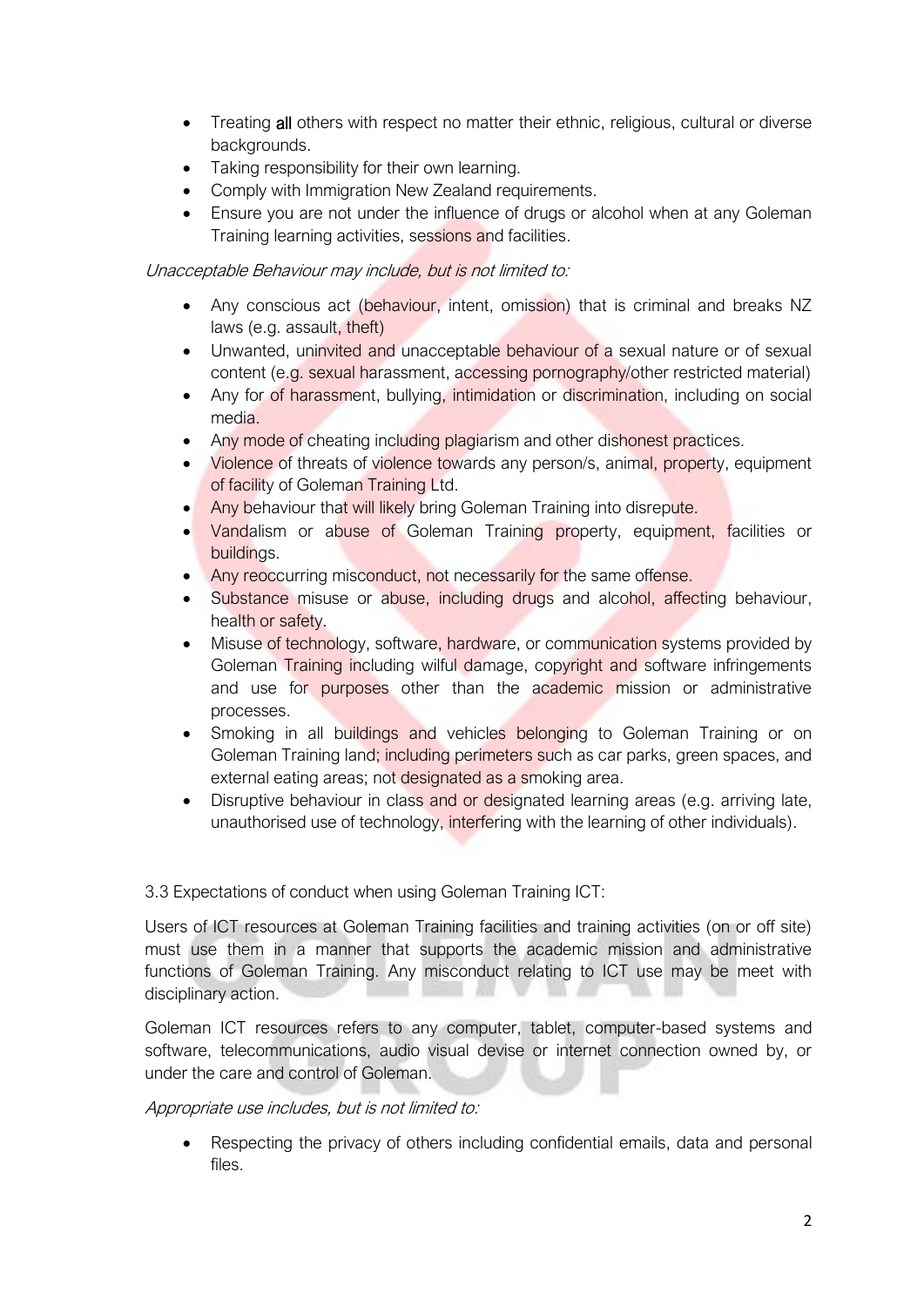- Respect all intellectual property rights of Goleman Training materials.
- Adhere to all copyright and software agreements.

Misuse may include, but is not limited to (unless it is part of or related to Goleman Training set course work or work tasks):

- Gaming
- Social networking
- Non-training related emails
- Web browsing
- Sizeable personal or commercial activity
- Downloading games, video and music
- Any and all unlawful or illegal purposes i.e. spreading viruses, obscenities, harassment, fraud, plagiarism, intentionally changing or destruction of data, attempting unauthorised access to another computer system etc
- Wilful damage to ICT equipment, software and technology.

## 3.4 Pursuant Student Disciplinary Procedures

Disciplinary procedures may follow if a learner does not comply behaviour expectations set out in this document.

Once a misconduct action or event occurs and is reported an objective and transparent investigation will ensue to determine learner culpability, or the allegation has any substance.

All parties concerned will be inform of their rights and the procedures to follow.

An unbiased panel (that will include the senior managers) will investigate the reported incident. Evidence, such as assessments, photographic evidence etc will be collected. Witnesses may be interviewed. A written report on the findings will be available to all parties involved. After deliberation the panel will make recommendations to the CEO on the outcome and disciplinary actions to follow. These may include:

- Mediation and/or restorative practices
- Immediate withdrawal from course
- Exclusion from further enrolments with Goleman training
- Legal Action

## Right of Student during disciplinary proceedings.

All learners involved have the right to:

- A support person and counselling
- Confidentiality
- Access to their learner records and personal information and any and all allegations and reports in which they are mentioned (as per the Privacy Act 1993)
- All relevant Goleman Training policies and procedures and incident related material will be made available for them
- Log a formal complaint (following the Complaints policy and procedures